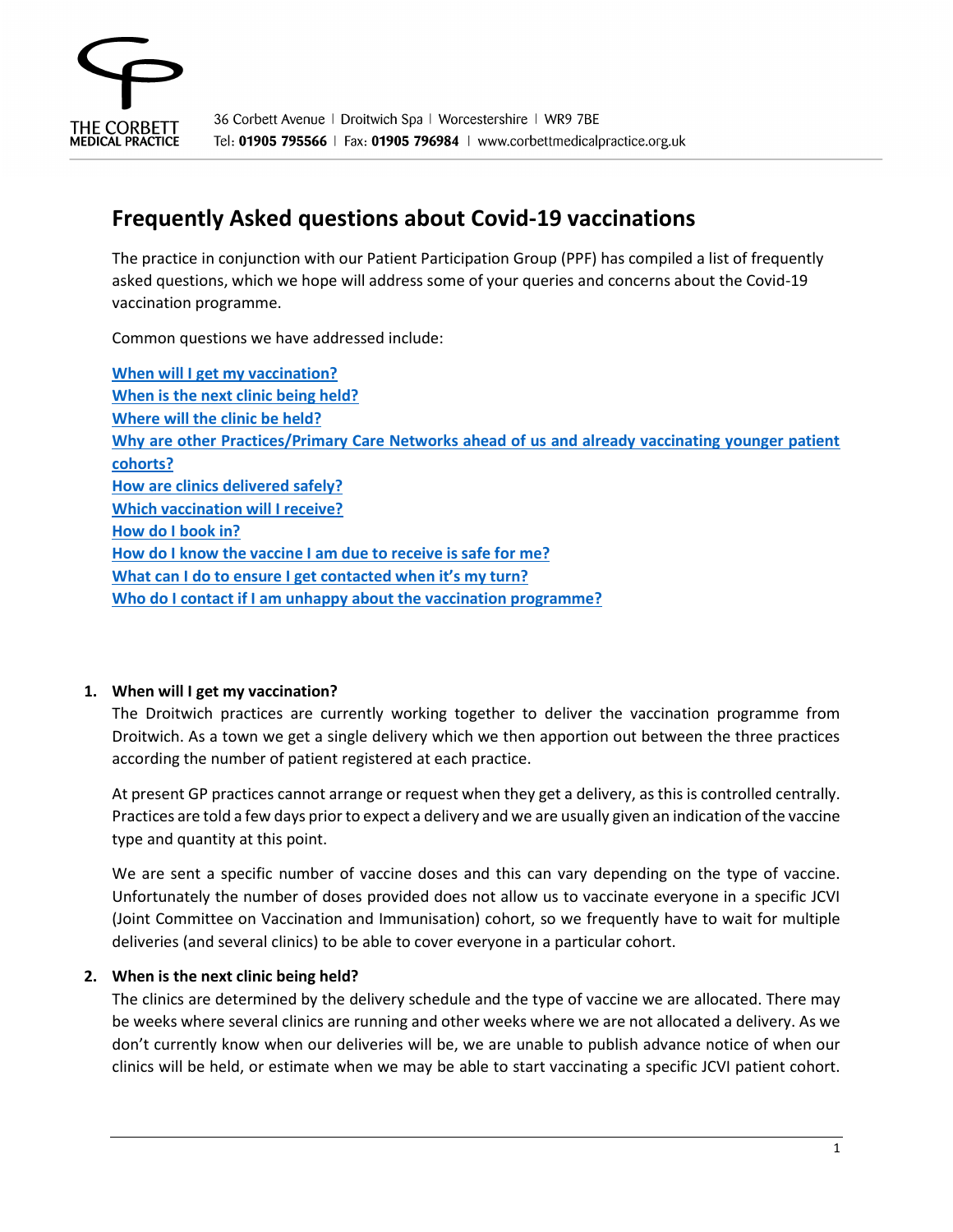Some vaccines are manufactured outside the UK which means there are further logistical issues than can impact on the supply chain.

## <span id="page-1-0"></span>**3. Where will the clinic be held?**

This is largely determined by the type of vaccine delivered to us. The Pfizer vaccine for example has very specific storage and handling requirements, which limits its onward transport to another site to run a clinic. As a result of this the Corbett team operate a clinic out of the Droitwich Medical Centre instead of the Corbett Medical Practice. However the Oxford Astra Zeneca vaccine is more portable and as such can be transported to the Corbett Medical Practice to allow us to run a clinic from our own premises. As other types of vaccine become available, we will continue to build our delivery models around the specific requirements of the vaccine. We will ensure that the location of your appointment is made clear at the time of booking and if we have your mobile number on record we will also send you a text before your appointment to confirm arrangements. This text message may contain a link to a video from one of our GP Partners. Please do take time to watch these short videos, as they provide further instructions and tell you what to expect when you attend for your vaccination.

## <span id="page-1-1"></span>**4. Why are other Practices/Primary Care Networks ahead of us and already vaccinating younger patient cohorts?**

The Droitwich Practices were in wave 2 of the vaccine rollout, which meant that we started vaccinating just 2 days after wave 1 practices. However, due to the delivery and allocation schedules determined centrally, some practices/Primary Care Networks have made more progress on vaccinating their patients than others. There has been a lot of media coverage about how much this currently varies and NHS England is working to 'level up' progress across the country to allow areas that started later and have larger populations to catch up. The Droitwich practices have made considerable progress in already vaccinating a considerable number of patients and collectively the Droitwich and Ombersley Primary Care Network to date has achieved one of the hjghest proportion of vaccinations in the country. Indeed, our small patch of Worcestershire has vaccinated more patients than many major European countries!

Currently the Droitwich practices are now starting to vaccinate Cohort 4 which includes patients aged 70 and older and patients on the government's official 'shielded list'.

### <span id="page-1-2"></span>**5. How are clinics delivered safely?**

We have made every effort to ensure social distancing and protection for our patients and staff. Appointment times are staggered and there is a one-way system operating through the building. Doors and windows are kept open to promote airflow through the building, and there are social distance markers to ensure that anyone queuing is appropriately spaced.

All staff and volunteers wear personal protective equipment and there are multiple sanitising points throughout the clinic. The clinic rooms used all meet the specified infection control standards with hard floors and wipeable surfaces and are wiped down with disinfectant between every patient. Doors are propped open to avoid unnecessary contact with surfaces, and if they need to be closed for patient privacy, the clinician disinfects the handle.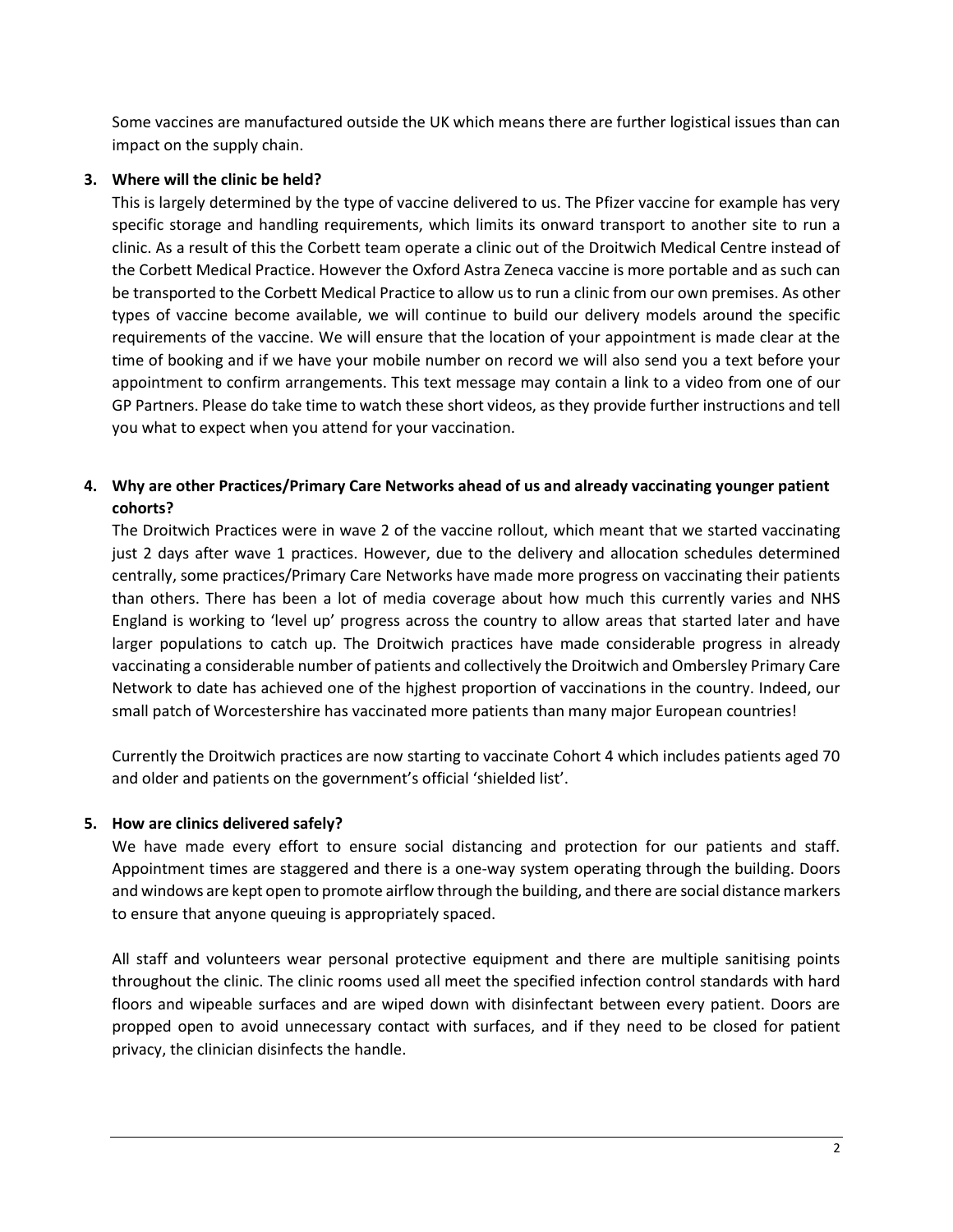For clinics at the Corbett Medical Practice, we have closed off one side of the building with a separate entry, so that our usual General Practice activities can continue separately to our vaccination clinic and patients do not mix.

For clinics held at the Droitwich Medical Centre, we have a separate check-in point in the lobby and a team of ushers to take you to a dedicated waiting area and suite of rooms where the Corbett team are working. The observation area for the 15 minutes post vaccination has chairs spaced out to socially distance and each patient has a timer set to 15 minutes to ensure that we do not detain you in the building any longer than necessary. This all helps to control the flow of patients through the building to help limit the number of people there at any one time. These timers are disinfected after every patient.

### <span id="page-2-0"></span>**6. Which vaccination will I receive?**

The practice has no choice in which vaccine is being sent to us to use and the prime directive and best protection for us all as a society is to vaccinate our most vulnerable patients first and as many people as possible, as quickly as possible. Both vaccines available to us currently have very high efficacy rates. There have been no trials directly comparing the Pfizer and Oxford AstraZeneca vaccines.

The JCVI *'does not advise a preference for either vaccine in any specific population. For operational and programmatic reasons, such as to enable more extensive and timely vaccine coverage, one vaccine may be offered in certain settings in preference over another vaccine.'*

#### <span id="page-2-1"></span>**7. How do I book in?**

In order to ensure that we are compliant with the JCVI cohorts for prioritising vaccinations, the practice is contacting patients directly to invite them to book in for their appointment when we know that we have vaccine available and that we are able to offer this to your JCVI cohort. You do not need to contact the practice unless we ask you to, or you are calling to let us know that you are a front line health and social care worker. We do not have these appointments available to book on line as we need to ensure that these appointments are used for the correct cohort of patient.

The NHS has recently introduced a national invitation and booking system which will open up further options for where you will be able to go for a vaccination, which will include GP practice run Primary Care sites, hospitals, community 'pop-up' sites and mass vaccination centres.

#### <span id="page-2-2"></span>**8. How do I know the vaccine I am due to receive is safe for me?**

The vaccines supplied to the NHS for this programme have all been through the rigorous scrutiny of the MHRA, the UK's national body for licensing medicines. Part of their licensing process is to specify if there are any 'contra-indications' or reasons why specific patients should not have a vaccine. All patients will be asked a set of pre-screening questions at the clinic and whichever site we are delivering a clinic from, we have access to your live GP records and can view your medical history, current medication and test results. Patients who have previously had an anaphylactic shock to a vaccine in the past or allergy to any ingredients in the vaccine may potentially be advised not to have a specific vaccine, but this will be discussed and decided with the GP.

#### <span id="page-2-3"></span>**9. What can I do to ensure I get contacted when it's my turn?**

Please ensure that you have provided the practice with your correct, complete and up to date contact details. If you have online access you can view your contact details online to see what contact information we have on your record. Practices are increasingly making use of text messaging to be able to contact